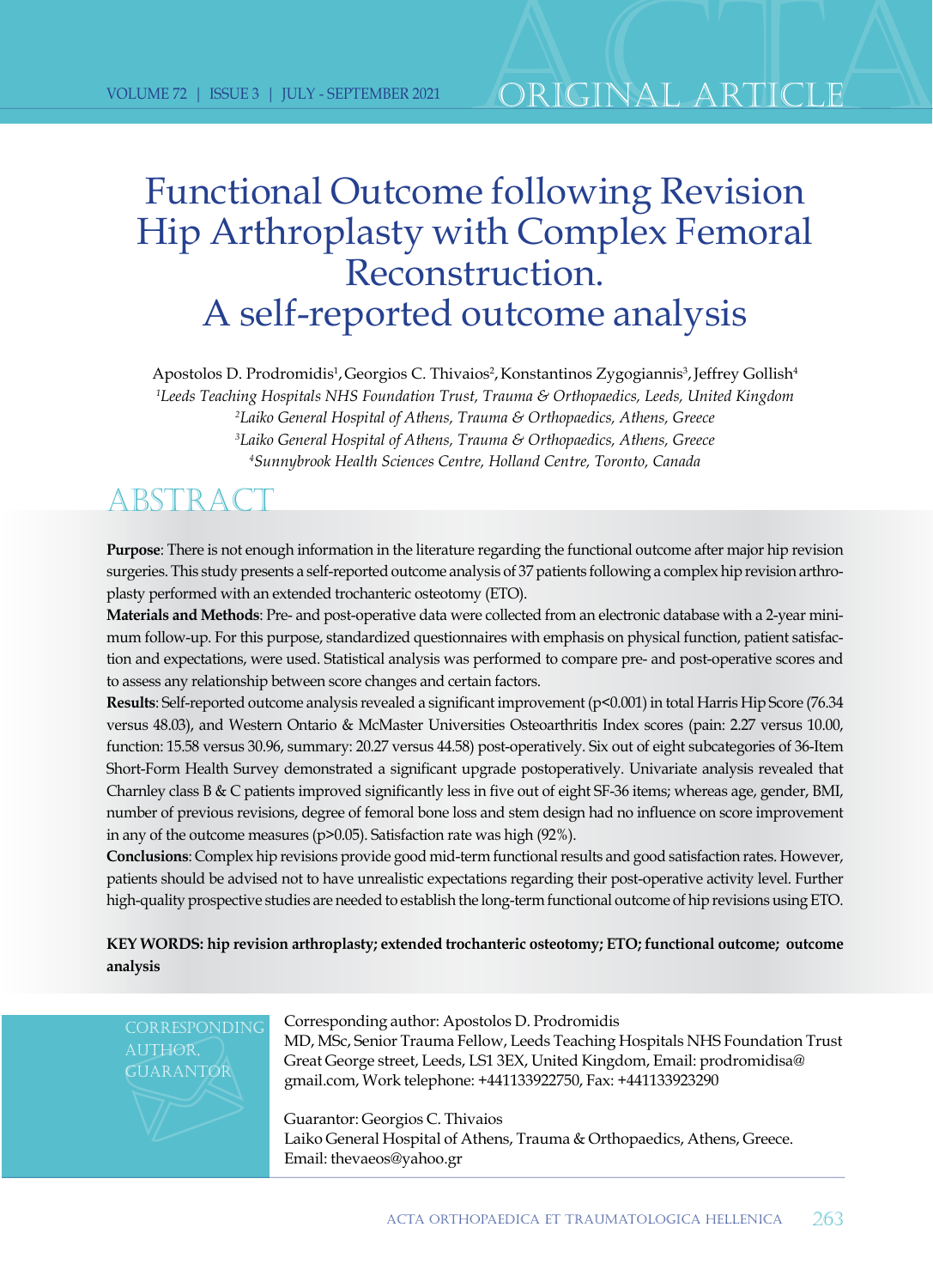#### **Introduction**

The number of patients requiring revision total hip arthroplasty (THA) is constantly rising [1]. Such revision procedures can be quite complex and technically demanding. In order to perform a successful revision THA a surgeon needs a pre-operative plan for adequate operative exposure, removal of the implanted prosthesis and final reconstruction. Extended Trochanteric Osteotomy (ETO) is a well-established technique that facilitates removal of both cemented and uncemented prostheses [2].

The advantages of ETO are well known; it is a safe and reliable surgical technique that allows for excellent exposure of the femoral canal with preservation of soft-tissue attachments to the trochanteric bone and easy access to the femoral component, whilst causing minimal damage to the femoral bone stock, and also decreasing the operative time and facilitating exposure of the acetabulum [3,4]. The ETO also has predictable healing when used with extensively porous-coated implants and has shown decreased non-union rates as compared to previous trochanteric osteotomy techniques [2,5-8].

Total hip revisions are usually indicated in elderly patients and therefore one can wonder if the benefit/risk ratio for this aging population, with several comorbidities, can justify such an extensive hip surgery. Functional outcome following primary total hip replacement has been extensively reviewed in several older and more recent studies; there has been reported a significant improvement in most outcome measures regarding pain, physical function in daily activities and patient satisfaction [9-12]. In contrast, it is generally accepted that major hip revisions are accompanied with higher complication rates and therefore functional outcome is expected to be inferior to that after a primary hip arthroplasty [13-15]. To the best of our knowledge, there are no published studies presenting the functional results following complex hip revision arthroplasties, performed through a femoral reconstruction by means of an ETO.

The purpose of this study was to assess the functional outcome after a total hip revision arthroplasty with complex femoral reconstruction, using a self-reported outcome analysis with standardized

| TABLE 1.                                     |                                                                                          |
|----------------------------------------------|------------------------------------------------------------------------------------------|
| <b>Characteristics of participants</b>       |                                                                                          |
| Characteristics                              | <b>Patients</b>                                                                          |
| Patients, n                                  | 37                                                                                       |
| Age, y (mean)                                | $69.1 + (-9.8)$                                                                          |
| Gender                                       | 12 male: 25 female                                                                       |
| Charnley Functional<br>Classification        | Charnley Function Class A: 11<br>$(30\%)$<br>Charnley Function Class B or C:<br>26 (70%) |
| Previous ipsilateral hip<br>revision $(2 1)$ | Yes: $15(40\%)$<br>No: 22 (60%)                                                          |
| Mallory classification                       | Mallory type I: 7<br>Mallory type II: 14<br>Mallory type IIIA-B: 16 (43%)                |
| Revision of femoral<br>component only        | 11 (30%)                                                                                 |
| Revision of both<br>components               | 26 (70%)                                                                                 |
| Stem used                                    | Modular uncemented: 20 (54%)<br>Monoblock uncemented: 17<br>$(46)$ %                     |

*n=number of patients, y = years*

questionnaires emphasizing on physical function and patient satisfaction and expectations.

#### **Materials and Methods**

Between 2013 and 2017, 37 consecutive patients underwent a revision THA with complex femoral reconstruction for a failed hip arthroplasty using an ETO [2,3]. All hips were operated by the senior surgeon at one institution. The characteristics of the participants are summarised in Table 1 (Table 1). There were 12 male and 25 female patients, with a mean age at the time of index operation of 69.1 (SD: 9.8) years. Regarding the functional status as per Charnley Functional classification [16,17], 11 patients (30%) were Charnley Function Class A, and 26 patients (70%) Charnley Function Class B or C. The mean follow-up was 41 months (range: 24-73 months). No patient was lost to follow-up. Fifteen of the patients (40%) had undergone more than one previous ipsilateral hip revisions. The Mallory classification was used to assess and grade pre-operative femoral bone loss [18]. Seven hips (19%) were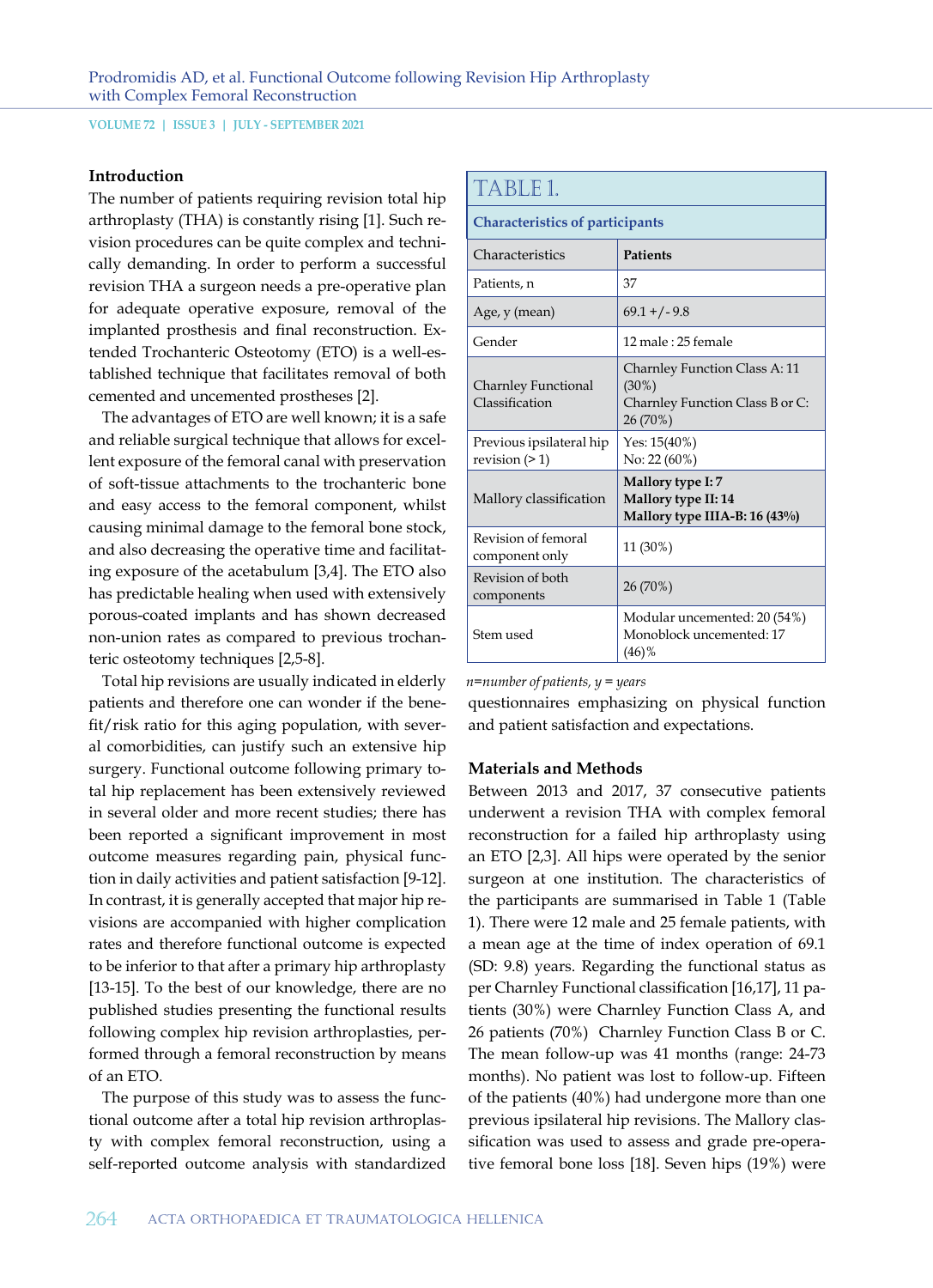



graded as Mallory type I, 14 hips (38%) as type II; and 16 hips (43%) as type IIIA-B. Eleven hips (30%) had loosening and revision of the femoral component only, and 26 hips (70%) had loosening and revision of both components. A combined anterior and posterior approach was used in all cases. An uncemented long revision stem was used in all cases. Twenty patients (54%) received a long modular stem (ARCOS Modular Femoral Revision System, Zimmer Biomet), and in the remaining 17 femurs (46%) a monoblock stem was implanted (ARCOS One-Piece Femoral Revision System, Zimmer Biomet).

Pre- and post-operative data were derived from an electronic database (Patient Analysis & Tracking System – PATS version 2.06, AXIS Clinical Software, Inc, Portland OR) with a 2-year minimum follow-up. Outcome measures were standardised health questionnaires with emphasis on physical function, patient satisfaction and expectations and these were:

Harris Hip Score (HHS) [19]: used as measure of functional outcome specific to the hip. It has ten items covering four domains: pain (0-44 points), function (0-47 points), absence of deformity (0-4 points), and range of motion (0-5 points). The best score is 100.

Western Ontario & McMaster Universities Osteoarthritis Index (WOMAC) [20]: used to evaluate the condition of patients with osteoarthritis (OA) of the knee and hip. It evaluates pain, stiffness and physical functioning of the joints with 24 questions. Five questions for pain (0-20 points), 7 for stiffness (0-8 points) and 17 for functional limitation/disability (0-68 points). The best score is 0 and the worst score is 96.

36-Item Short-Form Health Survey (SF-36) [21]: used as measurement of general health status. It is a 36-item questionnaire that generates scores for 8 dimensions/subcategories that evaluate mental health and physiological and social functioning: physical function, role limitation due to physical problems, role limitation due to emotional problems, social functioning, mental health, vitality, bodily pain, general health perception. The best score is 100.

Radiographic follow-up included recording of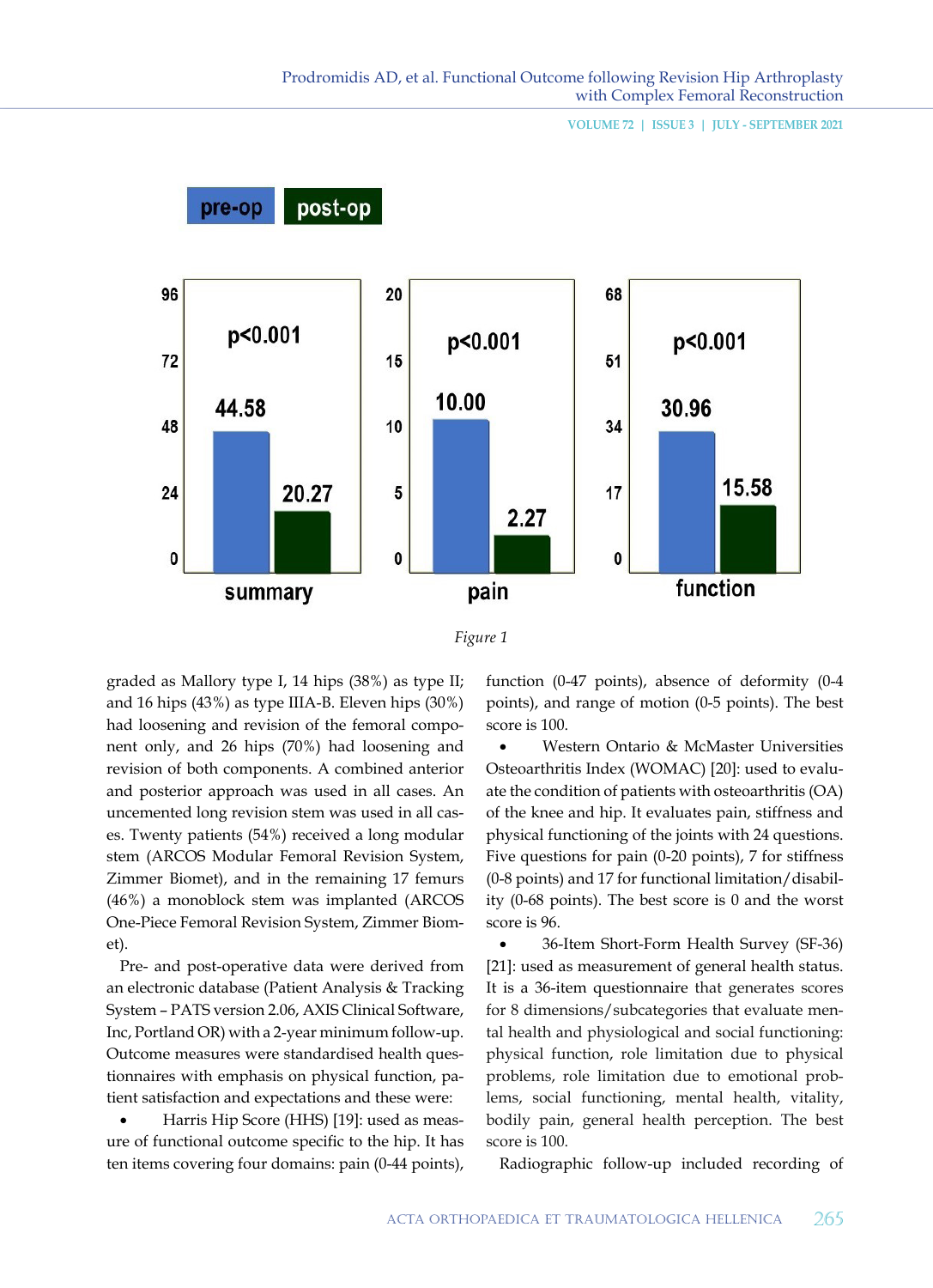

#### post-operative degree of difficulty in performing various daily activities

*Figure 2*





the following parameters: time to radiographic union, incorporation of the strut allograft used for the femoral reconstruction and presence of superior trochanteric migration >2mm. Complications were also recorded including femoral component loosening, instability, infection, intraoperative fracture and re-operations.

#### *Statistical analysis*

Statistical analysis was performed using SAS soft-

ware (Statistical Analysis System, Version 5). Paired t-tests were used to compare pre-operative and post-operative scores. One-sample t-test was used to assess any relationship between score changes and each one of the following factors: (i) Age, (ii) Gender, (iii) BMI, (iv) Associated co-morbidities, (v) Number of previous revisions, (vi) Follow-up duration, (vii) Grade of femoral bone defects, (viii) Stem design, (ix) Proximal migration of cut segment. A p value < 0.05 was considered statistically significant.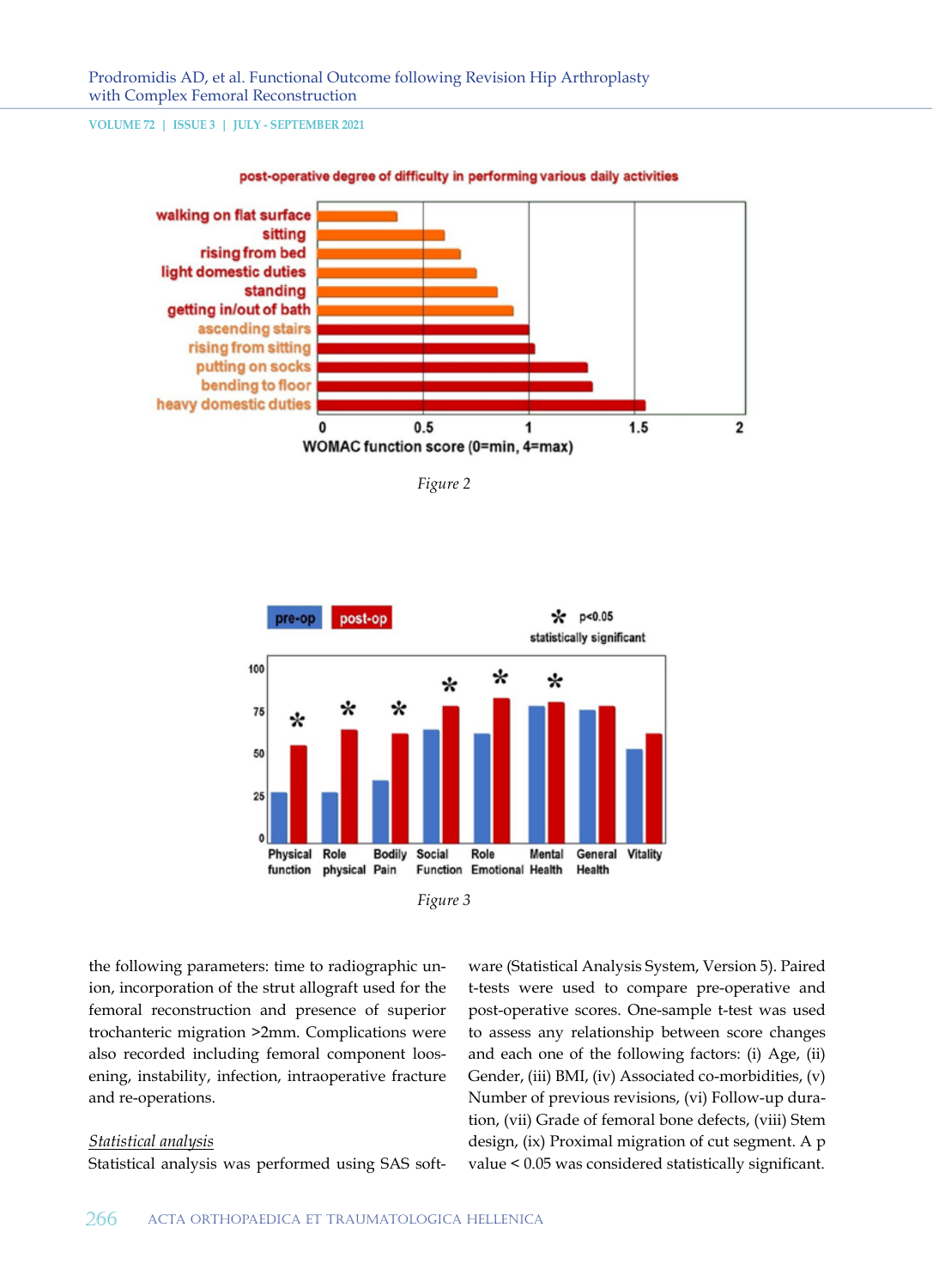





#### **Results**

Functional results - Self-reported outcome analysis

*Total HHS*: The post-operative HHS (mean:76.34, SD:17.54) was significantly improved  $(p<0.001)$  as compared to the pre-operative HHS (mean:48.03, SD:16.36).

*WOMAC score*: Fig. 1 shows the pre- and post-operative values for WOMAC score overall, but also especially for pain and function. The post-operative WOMAC score overall (mean:20.27, SD:17.95) was significantly improved  $(p<0.003)$  as compared to the pre-operative score (mean:44.58, SD:16.37). Analysing further the WOMAC score, post-operatively the WOMAC pain score (mean:2.27, SD:3.78) and the WOMAC function score (mean:15.58, SD:14.13) were also significantly improved (p<0.001) as compared to the pre-operative scores for pain (mean:10.00, SD:4.44) and function (mean:30.96, SD:12.08) respectively.

Regarding the post-operative activity level, it was easier for the patients to perform some daily activities like walking on a flat surface, sitting, rising from bed or doing light domestic duties. Most patients, though, continued to experience difficulty during various daily activities such as putting on socks, bending to floor or performing heavy domestic duties. This is demonstrated in Fig. 2.

*SF-36*: The mean scores of six out of the eight dimensions of the SF-36 Health Survey were significantly improved (p<0.05) post-operatively as compared with the pre-operative respective scores: physical function, role physical, bodily pain, social functioning, role emotional, mental health (Fig. 3). The mean scores for the rest two dimensions (general health, vitality) were also improved post-operatively but there was no statistical difference (Fig. 3). Univariate analysis revealed that Charnley class B  $\&$ C patients improved significantly less in five out of eight SF-36 dimensions: role physical (p=0.03), bodily pain (p=0.007), vitality (p=0.003), social functioning (p=0.007), role emotional (p=0.03). With regards to the relationship between score changes and certain factors: age, gender, BMI, number of previous revisions, degree of femoral bone loss, stem design and proximal trochanteric displacement > 2mm had no influence on score improvement in any of the outcome measures (p>0.05).

*Patient satisfaction and expectations*: In the Harris rating scale, 17 patients (46%) rated the result excellent or good (HSS > 80) based on their post-op score, whereas 20 patients (54%) fair or poor (HSS < 80). Thirty-two patients (86%) felt much better as compared to how they felt before surgery and thirty-four (92%) were very satisfied or satisfied with the result of the hip revision surgery. With regards to patients' expectations, 46% expected to be better.

#### *Radiographic results*

The average time to union was 9.2 months (range: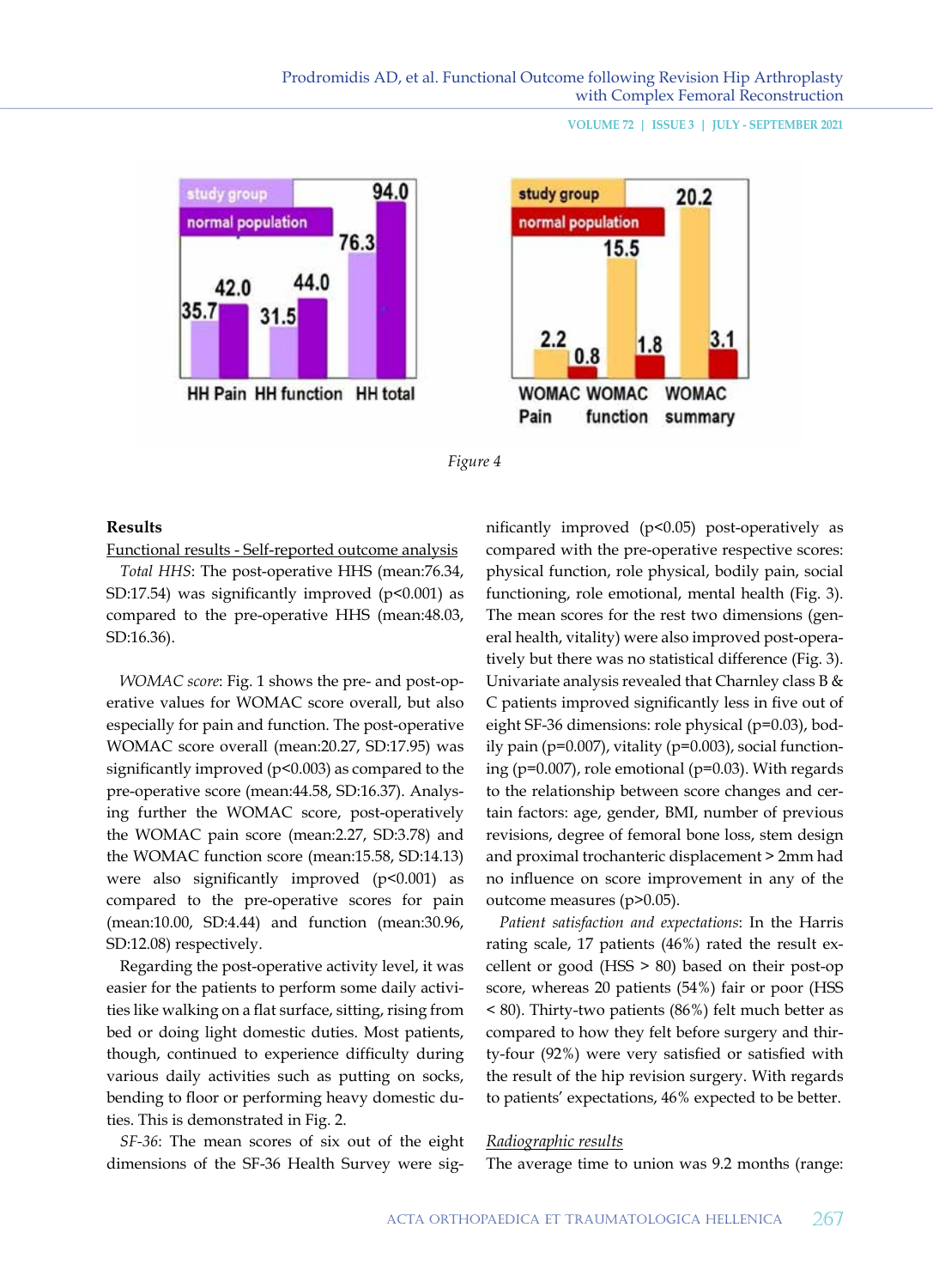3-24 months). All 7 strut allografts used for the femoral reconstruction incorporated well. Superior trochanteric migration > 2 mm was observed in 13 cases (35%). Finally, 3 stems (8%) were radiographically loose at 3, 15 and 22 months.

#### *Complications*

In total there were seven complications (19%) in the 37 operated hips. Three (8%) had femoral component loosening, two (5%) had instability, one (2.7%) had a superficial infection, and one (2.7%) developed painful trochanteric bursitis. There was no intra-operative fracture or cortical perforation. Six patients (16%) had to be re-operated. Three had a repeated femoral revision, one had acetabular revision for recurrent instability and two had to remove cerclage wires.

#### **Discussion**

ETO is a useful technique in order to safely remove a non-loose femoral stem in difficult hip revision arthroplasties. To our knowledge there is lack of information in the literature regarding the functional outcome after major hip revision surgeries, especially when performed with a complex femoral reconstruction. With the current study we attempted to assess the functional outcome after such complex hip revision arthroplasties, using a self-reported outcome analysis through standardised questionnaires.

Our study reports mid-term functional results in a series of patients undergoing a complex hip revision surgery performed by a single surgeon. The results reported by this "difficult" patient group indicated that even in low-demand elderly patients with impaired walking ability and associated musculoskeletal co-morbidities, surgical treatment with complex femoral reconstruction has led to a dramatic improvement in all outcome measure categories and a high satisfaction rate (>90%). Nevertheless, most patients continued to experience difficulty during various daily activities such as putting on socks, bending to floor or performing heavy domestic duties. Moreover, mean post-operative Harris Hip Scores (pain/function/overall) and WOMAC scores (pain/function/summary) were considerably below the normal population reference values [22]; this is clearly shown in the diagrams in Fig. 4. These scores mean that many of these patients who undergo a major hip revision will possibly continue to experience considerable functional limitations after surgery. Therefore, patients who are candidates for such a complex hip revision should always be advised not to have unrealistic expectations, as associated co-morbidities can seriously affect physical fitness and overall quality of life.

Although ETO is considered to be a safe and reliable surgical technique for major hip revisions, with most published series reporting favourable results [2-4,6,7], it does not come without complications. The pre-operative functional status and comorbidities seem to predict the post-operative risk for complications and post-operative outcomes [23]. Nevertheless, the majority of the patients requiring a hip revision have associated comorbidities that affect their physical function and the risk for perioperative and post-operative complications. The overall complication rate has been reported up to 24% [2-4,6,7,24,25]. Such reported complications include nonunion (0-3%), malunion  $(0-1\%)$ , fractures  $(1-16\%)$ , instability/dislocation (0.8-15%), proximal migration of the fragment osteotomized for ETO (0-7%), infection (1-3%), sciatic nerve injury (0-2%), stem subsidence (0-1%), haematoma (1-3.5%), trochanteric bursitis, and femoral component loosening. Adequate reduction and fixation of the fragment osteotomized for the ETO and preservation of its blood supply are very important to minimize complications and have good results [2,6]. Although complications were not the focus of this study, we reported the complications in our patients and our rates were below the reported rates in other series.

The study has its own limitations. The main limitation is the retrospective nature of data collection, but also the relatively short-term length of follow-up, and the small patient population. However, to our knowledge, it is the first study to focus and report on functional outcome and patient satisfaction and expectations after major hip revision surgeries.

The results of this study support the use of ETO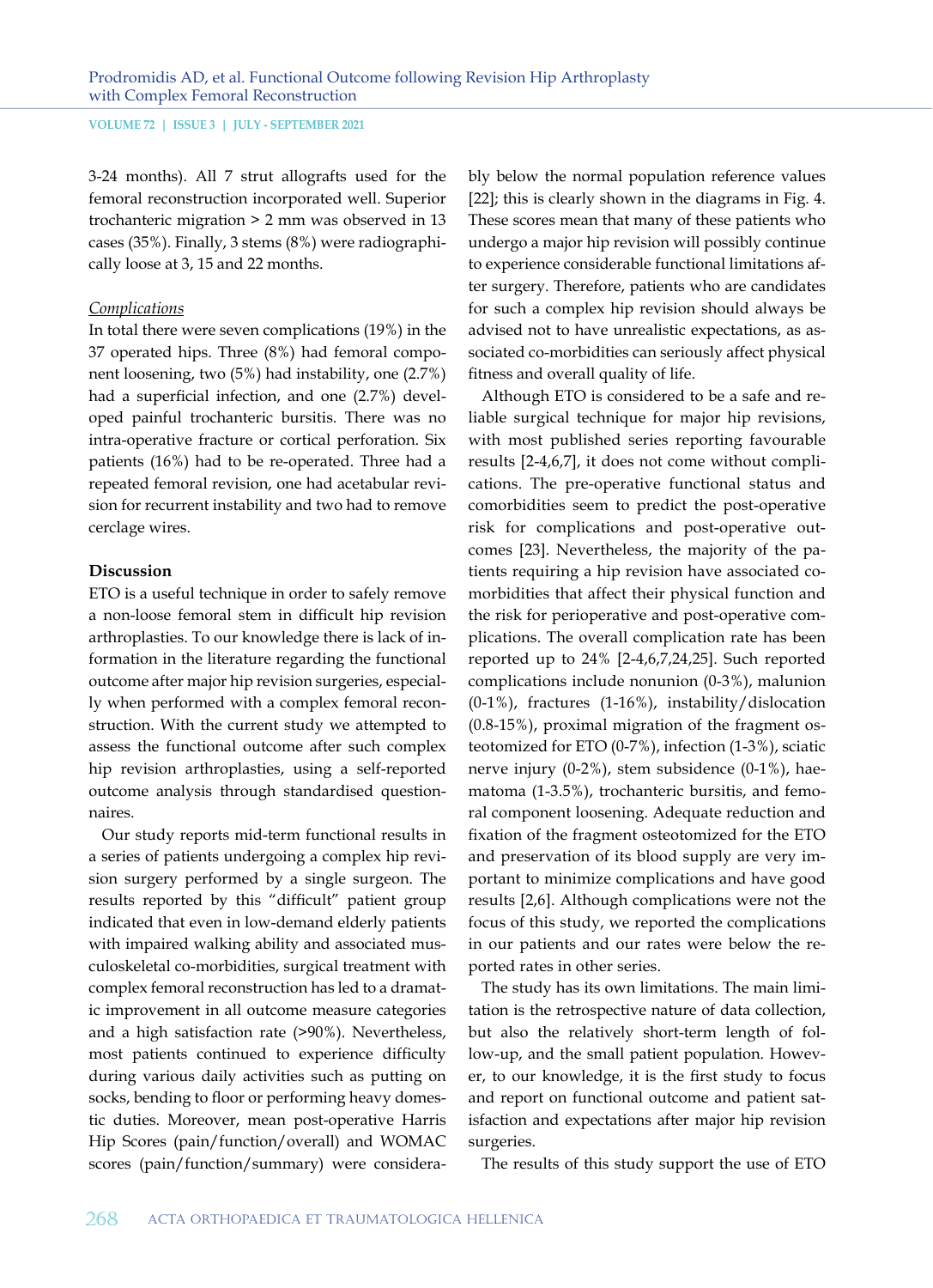in complex femoral revisions when indicated. Even if technically demanding, ETO is a safe and effective surgical technique to facilitate stem removal in such complex revisions, that confers good functional results and good satisfaction rates. However, patients undergoing such complex hip revisions should be advised not to have unrealistic expectations regarding their post-operative activity level. In most of these patients, associated musculoskeletal co-morbidities represent the most important factor that dramatically affects physical fitness and overall quality of life. Further high-quality prospective studies are needed to establish the long-term functional outcomes of complex hip revisions using the ETO. A

#### *Acknowledgements:*

*The authors declared no conflicts of interest.*

### References

- 1. Huo MH, Cook SM. What's new in hip arthroplasty. J Bone J Surg Am 2001;83(10):1598-610. https:// doi.org/10.2106/00004623-200110000-00037.
- 2. Younger TI, Bradford MS, Magnus RE, Paprosky WG. Extended proximal femoral osteotomy. A new technique for femoral revision arthroplasty. J Arthroplasty 1995;10(3):329-38. https://doi. org/10.1016/s0883-5403(05)80182-2.
- 3. Blackley HR, Rorabeck CH. Extensile exposures for revision hip arthroplasty. Clin Orthop Relat Res 2000;381:77-87. https://doi. org/10.1097/00003086-200012000-00009.
- 4. Paprosky WG, Sporer SM. Controlled femoral fracture: easy in. J Arthroplasty 2003;18(3 Suppl 1):91-3. https://doi.org/10.1054/arth.2003.50074.
- 5. Chen WM, McAuley JP, Engh CAJ, Hopper RHJ, Engh CA. Extended slide trochanteric osteotomy for revision total hip arthroplasty. J Bone J Surg Am 2000;82:1215-9. https://doi. org/10.2106/00004623-200009000-00001.
- 6. Levine BR, Della Valle CJ, Lewis P, Berger RA, Sporer SM, Paprosky W. Extended trochanteric osteotomy for the treatment of Vancouver B2/3 periprosthetic fractures of the femur. J Arthroplasty 2008;23(4):527-33. https://doi.org/10.1016/j. arth.2007.05.046.
- 7. Mardones R, Gonzalez C, Cabanela ME, Trousdale RT, Berry DJ. Extended femoral osteotomy for revision of hip arthroplasty. Results and complications. J Arthroplasty 2005;20(1):79-83. https:// doi.org/10.1016/j.arth.2004.10.014.
- 8. Miner TM, Momberger NG, Chong D, Paprosky WL. The extended trochanteric osteotomy in revision hip arthroplasty. A critical review of 166 cases at mean 3-year, 9-month follow-up. J Arthroplasty 2001;16(8 suppl 1):188-94. https://doi. org/10.1054/arth.2001.29385.
- 9. McGuigan FX, Hozack WJ, Moriarty L, Eng K, Rothman RH. Predicting quality-of-life outcomes following total joint arthroplasty. J Arthroplasty 1995;10:742–7. https://doi.org/10.1016/s0883- 5403(05)80069-5.
- 10. Benroth R, Gawande S. Patient-reported health status in total joint replacement. J Arthroplasty 1999;14:576–80. https://doi.org/10.1016/s0883- 5403(99)90080-3.
- 11. Jones CA, Voaklander DC, Johnston DWC, Suarez-Almazor ME. The effect of age on pain, function, and quality of life after total hip and knee arthroplasty. Arch Intern Med 2001;161:454–60. https://doi.org/10.1001/archinte.161.3.454.
- 12. Ng CY, Ballantyne JA, Brenkel IJ. Quality of life and functional outcome after primary total hip replacement. A five-year-follow-up. J Bone Joint Surg Br 2007;89(7):868-73. https://doi. org/10.1302/0301-620X.89B7.18482.
- 13. Bozic KJ, Katz P, Cisternas M, Ono L, Ries MD, Showstak J. Hospital resource utilization for primary and revision total hip arthroplasty. J Bone Joint Surg Am. 2005;87(3):570-6. https://doi. org/10.2106/JBJS.D.02121.
- 14. Mahomed NN, Barett JA, Katz JN, Phillips CB,